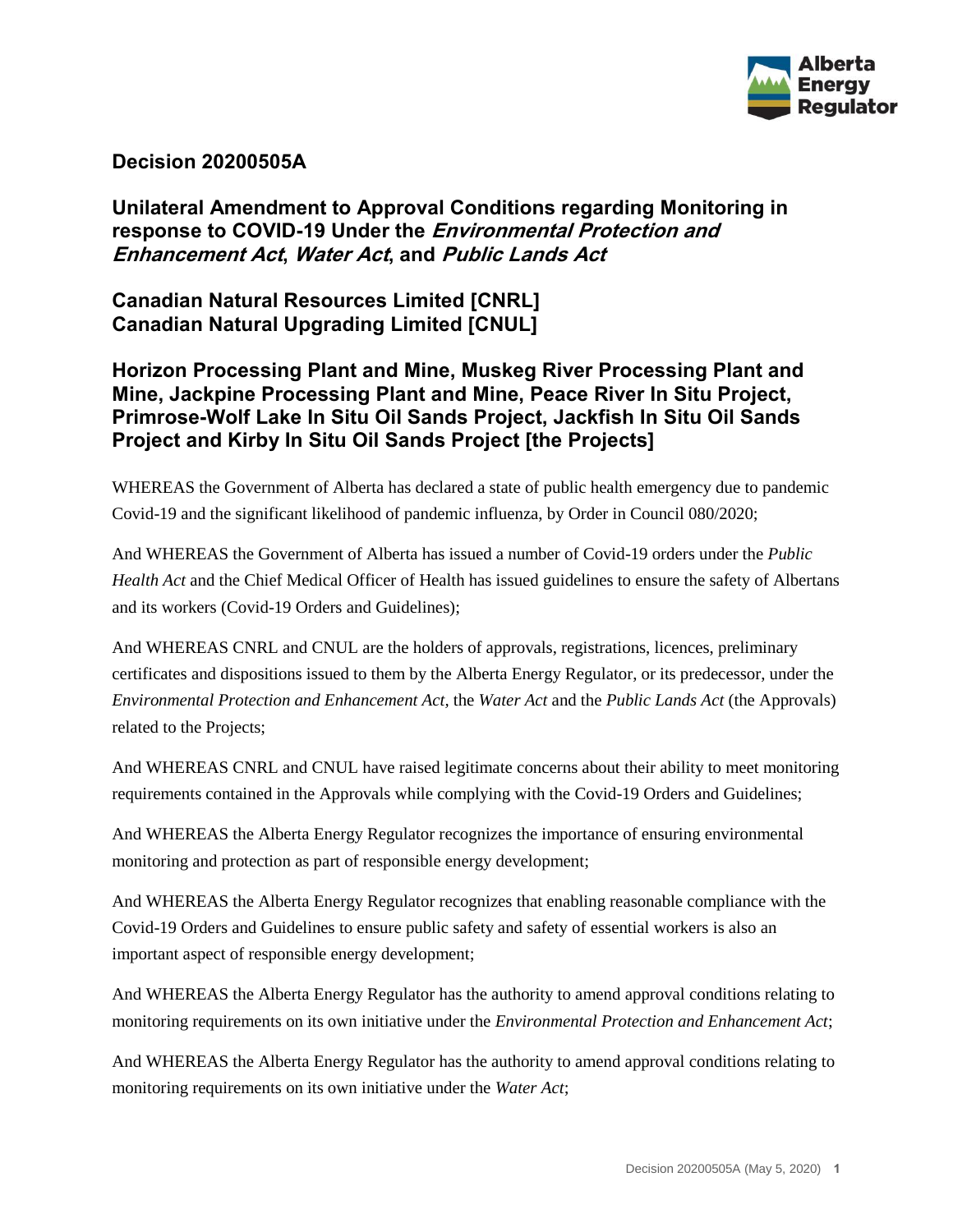And WHEREAS the Alberta Energy Regulator has the authority to amend approval conditions relating to monitoring requirements on its own initiative under the *Public Lands Act*;

And WHEREAS the *Alberta Land Stewardship Act* acknowledges that actions may need to be taken for the purpose of public health or safety, or in response to an emergency, that are inconsistent with a regional plan;

And WHEREAS the Alberta Energy Regulator finds it necessary and appropriate to balance the need for monitoring of environmental conditions with the need to ensure public safety and safety of essential workers during this public health emergency;

And WHEREAS the Alberta Energy Regulator finds it necessary to amend Decision 20200429D issued on April 29, 2020, to add clarity and additional items in the Appendix;

THEREFORE, the Alberta Energy Regulator decides as follows:

- 1) This decision replaces Decision 20200429D.
- 2) The Approvals, which were issued under the *Environmental Protection and Enhancement Act*, the *Water Act* and the *Public Lands Act*, are hereby amended to temporarily suspend the requirements for monitoring and activities incidental to monitoring listed in the Appendix attached hereto until otherwise directed by the Alberta Energy Regulator or as stated in the Appendix.
- 3) For greater certainty, this decision is in effect immediately and remains in effect until otherwise directed by the Alberta Energy Regulator.

Dated in Calgary, Alberta, on May 5, 2020.

### **Alberta Energy Regulator**

Martin Foy Executive Vice President (Interim), Operations Division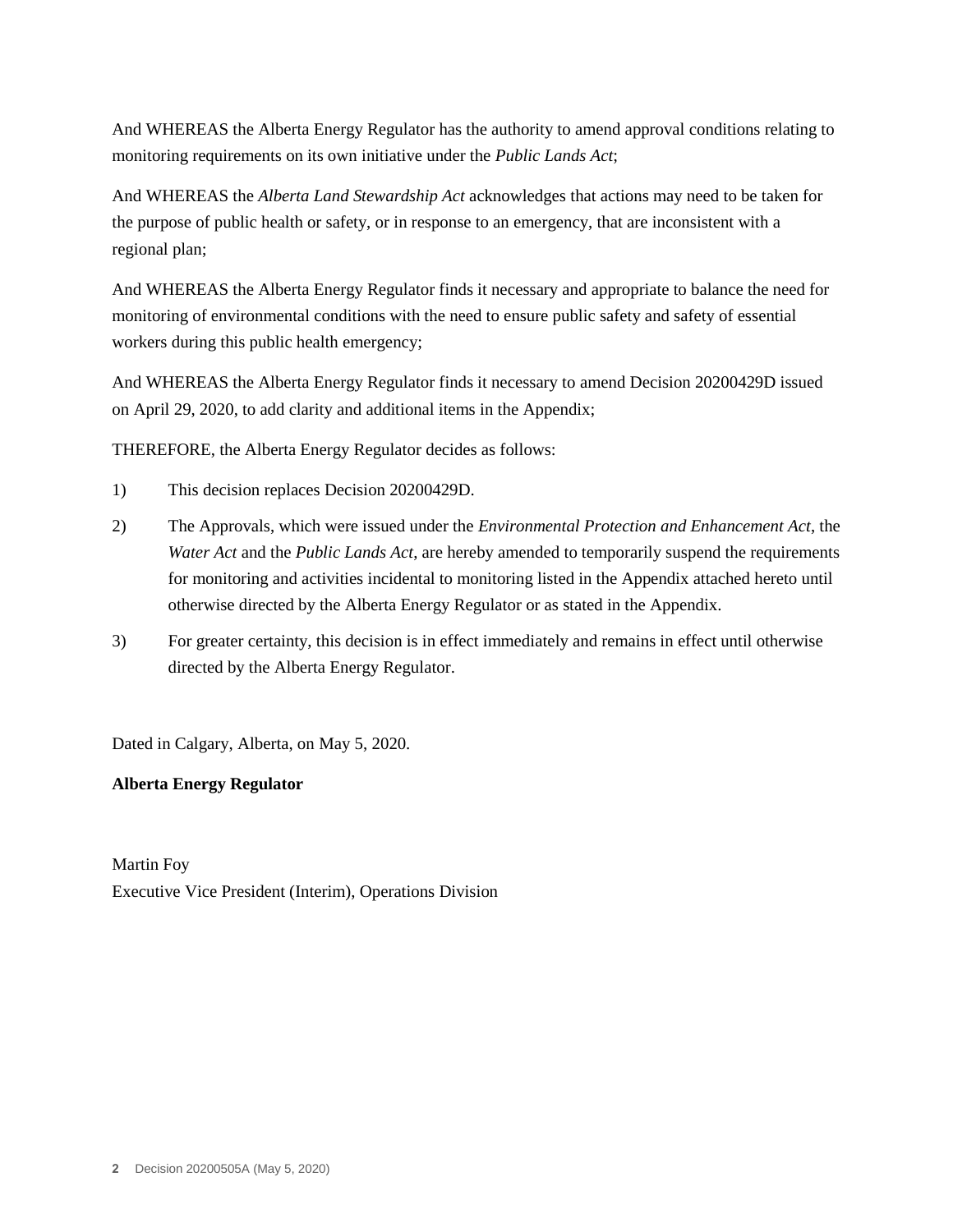### **Appendix**

#### **In Situ Operations and Oil Sands Mining**

- 1) Groundwater sampling under the Directive for the Assessment of Thermally-Mobilized Constituents in Groundwater for Thermal In Situ Operations;
- 2) Surface water quality testing and analysis with the exception of surface water releases to the environment;
- 3) For In Situ operations only, all groundwater sampling under *Environmental Protection and Enhancement Act* approvals. The requirements for this monitoring resumes by no later than September 30, 2020;
- 4) All groundwater sampling under *Water Act* licences;
- 5) Volatile organic compounds (VOC) / reduced sulphur compound (RSC) monitoring, including fugitive emissions surveys carried out by contractors. Refer to the web content on the Alberta Energy Regulator's website for requirements related to fugitive emissions surveys for In Situ operations;
- 6) All stack testing, Relative Accuracy Test Audit (RATA) and Cylinder Gas Audit (CGA) activities. The requirement for this monitoring resumes by no later than September 30, 2020;
- 7) Fugitive emissions Leak Detection and Repair (LDAR) programs, carried out by contractors. Methane requirements for In Situ operations are still required to be met. Refer to the web content on the Alberta Energy Regulator's website for details;
- 8) Audits and verifications including third-party audits for Continuous Emissions Monitoring (CEM) Code;
- 9) For In Situ operations only, ambient air passive exposure monitoring;
- 10) On-site monitoring studies planned under the Fort McKay Air Quality and Odours Project, except for odour assessment and communication protocols already in place and the Fort McKay Acute Response Trigger (FMART) process;
- 11) Wildlife monitoring programs using cameras and acoustic recording devices or other techniques to remotely capture animal presence;
- 12) Wildlife and bird monitoring programs conducted internal or external to lease boundaries, including research programs, population estimates and presence studies (e.g. eDNA programs). Operational deterrent programs are to remain in place (including scare cannons) to protect both migratory and non-migratory birds at oil sands operations;
- 13) Research and demonstration activities, carried out by contractors and non-essential personnel;